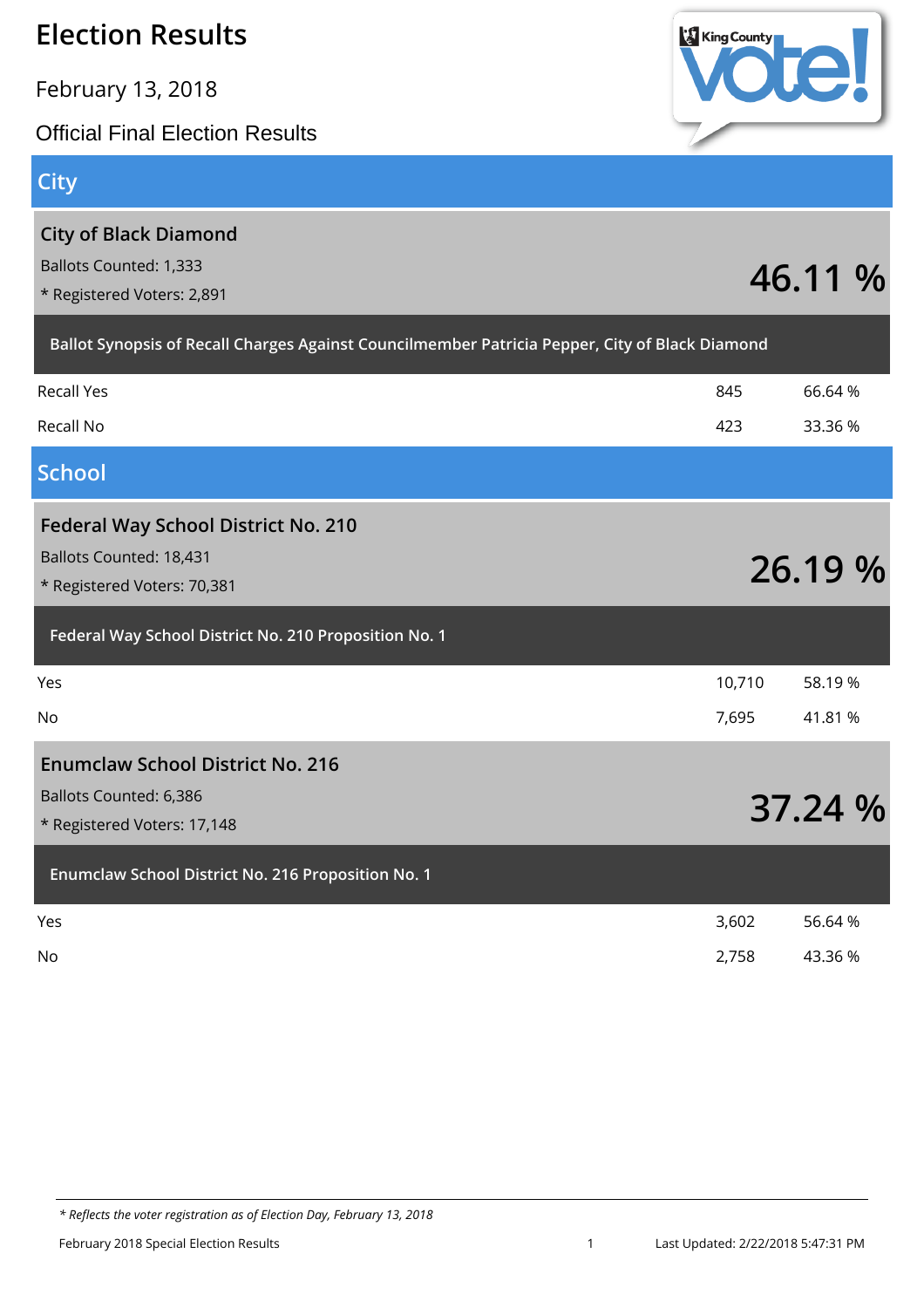| <b>Election Results</b>                                                                               | <b>King County</b> |                   |
|-------------------------------------------------------------------------------------------------------|--------------------|-------------------|
| February 13, 2018                                                                                     |                    |                   |
| <b>Official Final Election Results</b>                                                                |                    |                   |
| <b>School</b>                                                                                         |                    |                   |
| <b>Mercer Island School District No. 400</b><br>Ballots Counted: 7,100<br>* Registered Voters: 17,565 |                    | 40.42 %           |
| Mercer Island School District No. 400 Proposition No. 1                                               |                    |                   |
| Yes<br>No                                                                                             | 5,085<br>2,008     | 71.69%<br>28.31 % |
| <b>Highline School District No. 401</b><br>Ballots Counted: 19,161<br>* Registered Voters: 68,628     |                    | 27.92 %           |
| Highline School District No. 401 Proposition No. 1                                                    |                    |                   |
| Yes<br><b>No</b>                                                                                      | 11,164<br>7,973    | 58.34 %<br>41.66% |
| Vashon Island School District No. 402<br><b>Ballots Counted: 4,075</b><br>* Registered Voters: 8,695  |                    | 46.87 %           |
| Vashon Island School District No. 402 Proposition No. 1                                               |                    |                   |
| Yes<br>No                                                                                             | 2,733<br>1,341     | 67.08%<br>32.92 % |
| Skykomish School District No. 404<br><b>Ballots Counted: 153</b><br>* Registered Voters: 344          |                    | 44.48 %           |
| Skykomish School District No. 404 Proposition No. 1                                                   |                    |                   |
| Yes<br>No                                                                                             | 90<br>63           | 58.82 %<br>41.18% |
|                                                                                                       |                    |                   |

*<sup>\*</sup> Reflects the voter registration as of Election Day, February 13, 2018*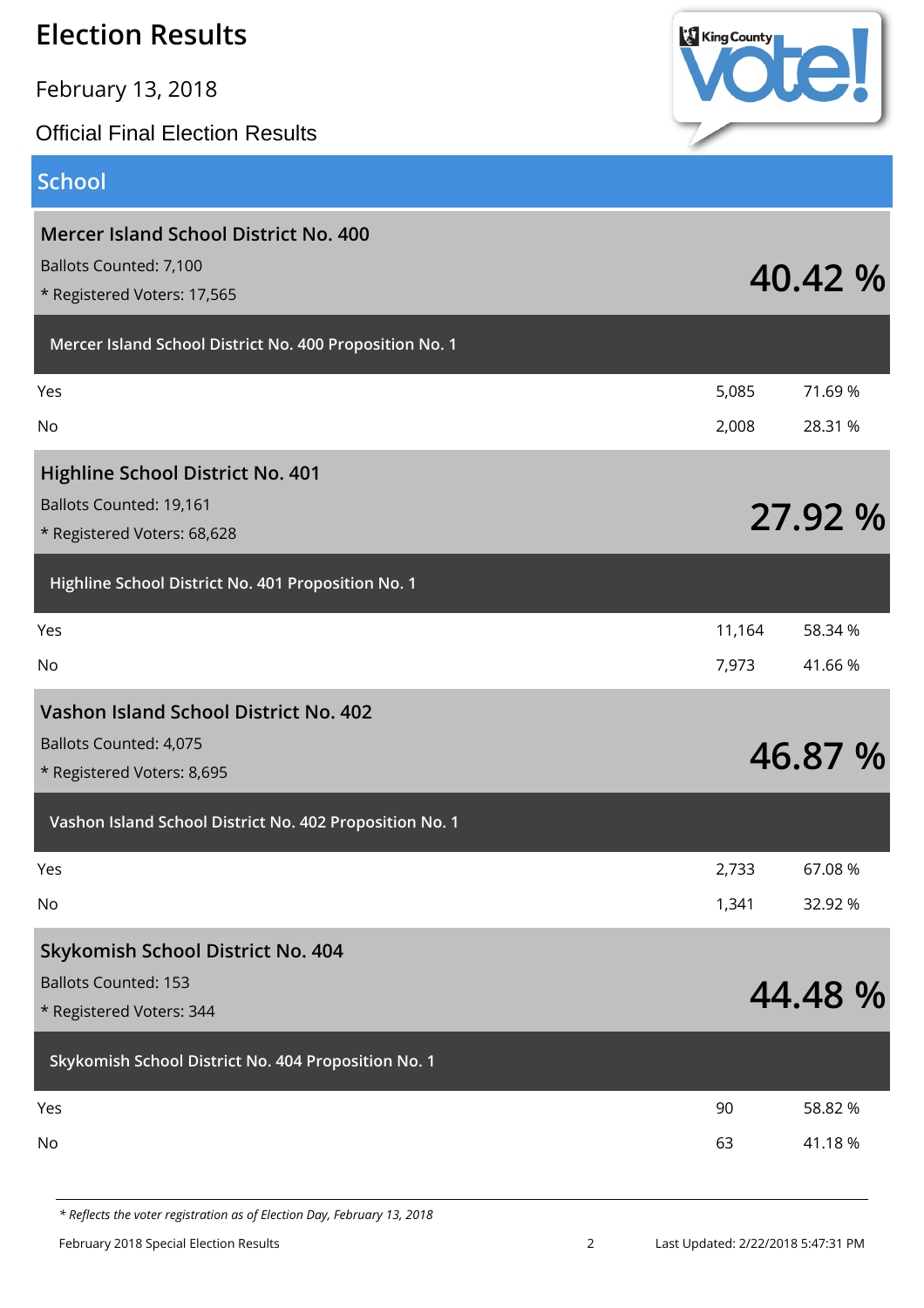February 13, 2018

Official Final Election Results

# **King County**

#### **School**

| <b>Bellevue School District No. 405</b><br>Ballots Counted: 22,713<br>* Registered Voters: 73,293 |        | 30.99 % |
|---------------------------------------------------------------------------------------------------|--------|---------|
| Bellevue School District No. 405 Proposition No. 1                                                |        |         |
| Yes                                                                                               | 11,927 | 53.73 % |
| No                                                                                                | 10,270 | 46.27 % |
| Bellevue School District No. 405 Proposition No. 2                                                |        |         |
| Yes                                                                                               | 11,511 | 51.84 % |
| No                                                                                                | 10,696 | 48.16%  |
| Bellevue School District No. 405 Proposition No. 3                                                |        |         |
| Yes                                                                                               | 12,200 | 54.88 % |
| No                                                                                                | 10,030 | 45.12 % |
| <b>Riverview School District No. 407</b><br>Ballots Counted: 5,302<br>* Registered Voters: 14,286 |        | 37.11 % |
| Riverview School District No. 407 Proposition No. 1                                               |        |         |
| Yes                                                                                               | 2,689  | 52.38 % |
| No                                                                                                | 2,445  | 47.62 % |
| Riverview School District No. 407 Proposition No. 2                                               |        |         |
| Yes                                                                                               | 2,752  | 53.43 % |
| No                                                                                                | 2,399  | 46.57 % |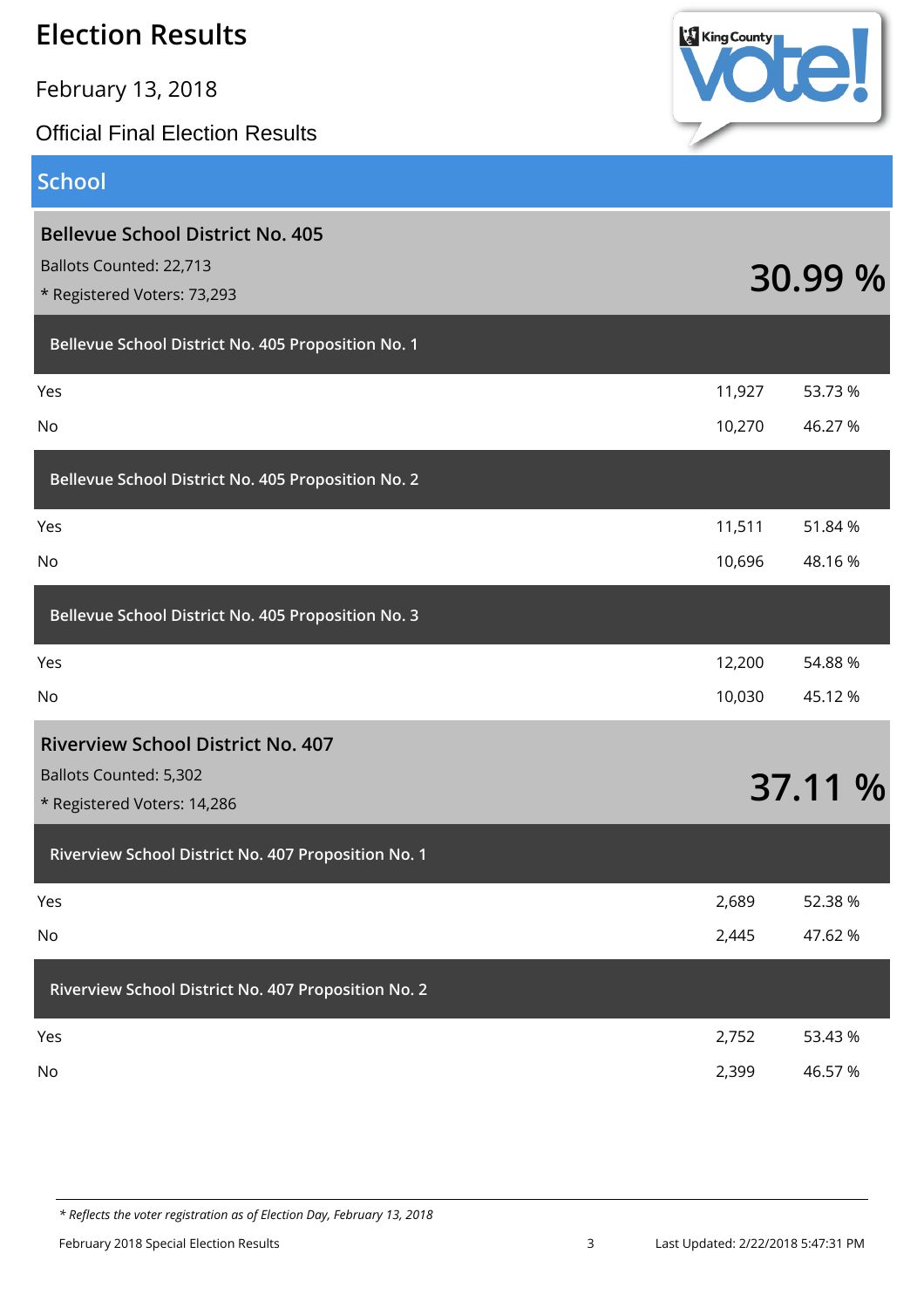February 13, 2018

#### Official Final Election Results



| <b>School</b>                                               |       |         |
|-------------------------------------------------------------|-------|---------|
| Riverview School District No. 407 Proposition No. 3         |       |         |
| Yes                                                         | 2,856 | 55.38 % |
| No                                                          | 2,301 | 44.62 % |
| <b>Tahoma School District No. 409</b>                       |       |         |
| Ballots Counted: 10,830                                     |       | 40.59 % |
| * Registered Voters: 26,684                                 |       |         |
| Tahoma School District No. 409 Proposition No. 1            |       |         |
| Yes                                                         | 5,023 | 46.62%  |
| No                                                          | 5,751 | 53.38 % |
| Tahoma School District No. 409 Proposition No. 2            |       |         |
| Yes                                                         | 5,051 | 46.90 % |
| No                                                          | 5,718 | 53.10 % |
| Tahoma School District No. 409 Proposition No. 3            |       |         |
| Yes                                                         | 5,127 | 48.67%  |
| No                                                          | 5,407 | 51.33 % |
| Snoqualmie Valley School District No. 410                   |       |         |
| <b>Ballots Counted: 9,561</b>                               |       | 36.77 % |
| * Registered Voters: 26,001                                 |       |         |
| Snoqualmie Valley School District No. 410 Proposition No. 1 |       |         |
| Yes                                                         | 4,861 | 51.73 % |
| No                                                          | 4,535 | 48.27 % |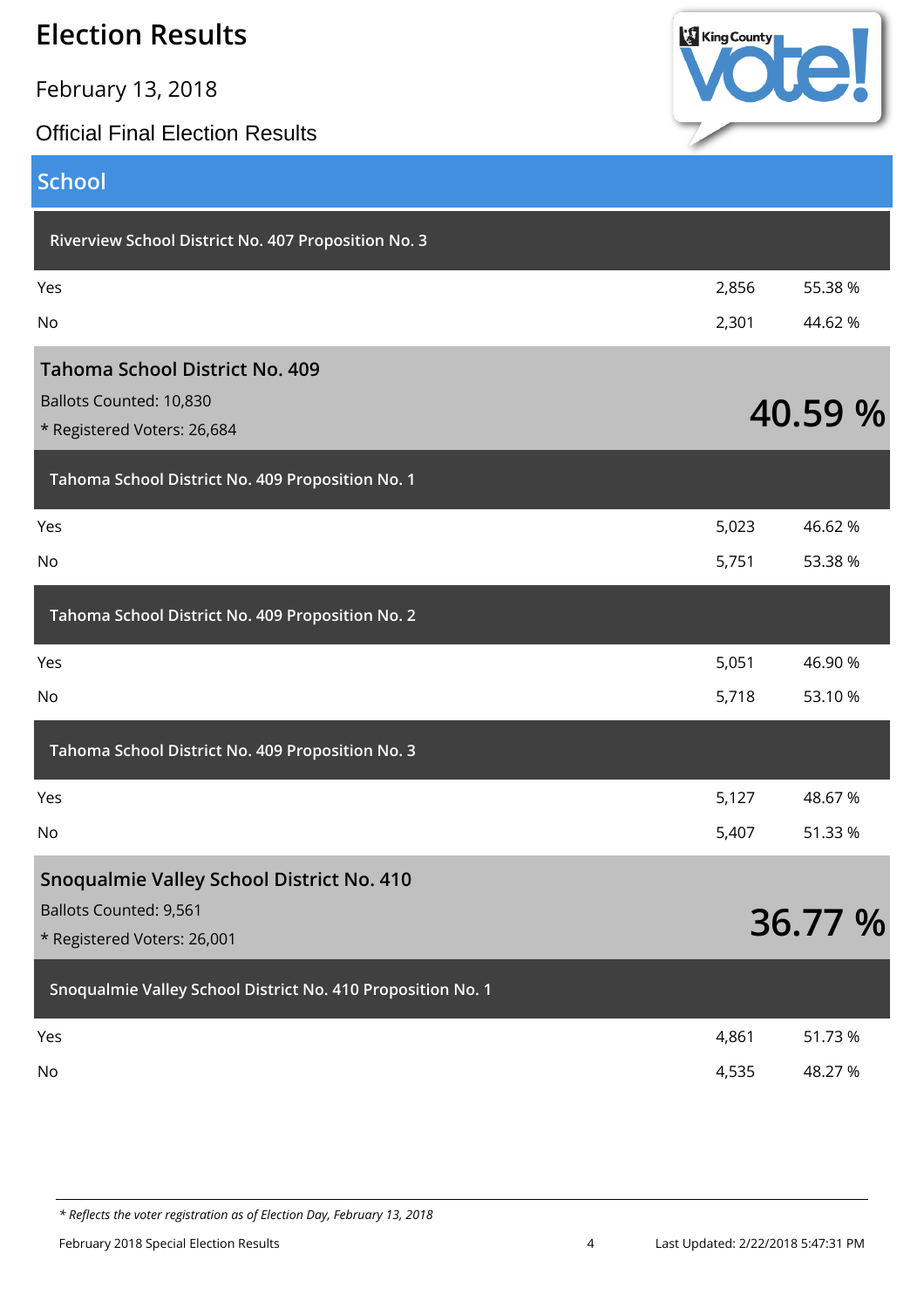February 13, 2018

#### Official Final Election Results



#### **School**

| Snoqualmie Valley School District No. 410 Proposition No. 2 |        |         |
|-------------------------------------------------------------|--------|---------|
| Yes                                                         | 4,695  | 52.58 % |
| No                                                          | 4,235  | 47.42 % |
| <b>Issaquah School District No. 411</b>                     |        |         |
| Ballots Counted: 21,189<br>* Registered Voters: 67,201      |        | 31.53 % |
| Issaquah School District No. 411 Proposition No. 1          |        |         |
| Yes                                                         | 10,581 | 51.27 % |
| No                                                          | 10,055 | 48.73%  |
| Issaquah School District No. 411 Proposition No. 2          |        |         |
| Yes                                                         | 11,009 | 54.15 % |
| No                                                          | 9,323  | 45.85 % |
| Issaquah School District No. 411 Proposition No. 3          |        |         |
| Yes                                                         | 11,668 | 57.31 % |
| No                                                          | 8,692  | 42.69%  |
| <b>Shoreline School District No. 412</b>                    |        |         |
| Ballots Counted: 15,592                                     |        | 33.05 % |
| * Registered Voters: 47,175                                 |        |         |
| Shoreline School District No. 412 Proposition No. 1         |        |         |
| Yes                                                         | 10,253 | 67.52 % |
| No                                                          | 4,932  | 32.48 % |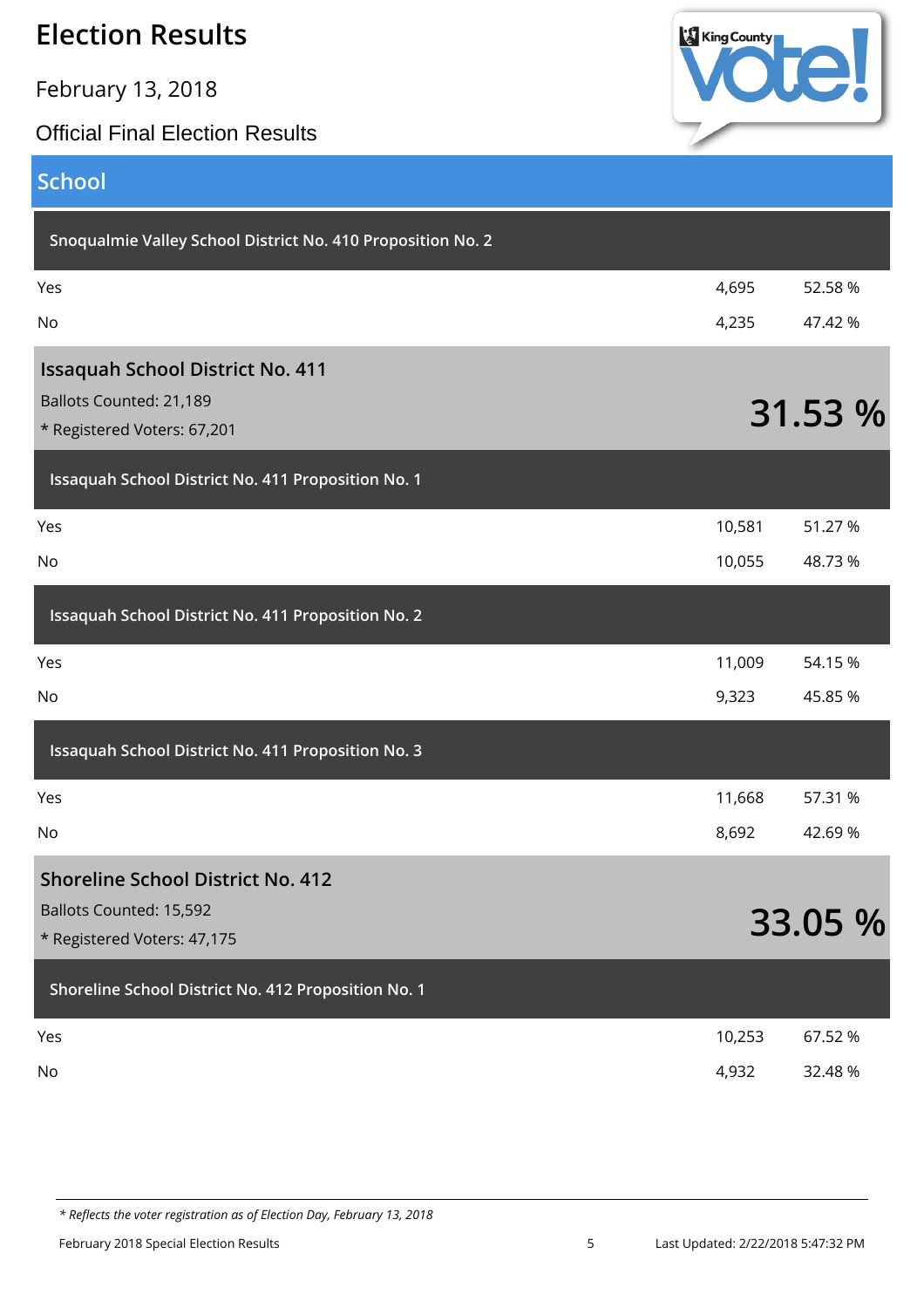February 13, 2018

#### Official Final Election Results



| <b>School</b>                                             |        |         |
|-----------------------------------------------------------|--------|---------|
| Shoreline School District No. 412 Proposition No. 2       |        |         |
| Yes                                                       | 9,934  | 69.10%  |
| No                                                        | 4,442  | 30.90 % |
| Lake Washington School District No. 414                   |        |         |
| Ballots Counted: 39,704                                   |        | 35.55 % |
| * Registered Voters: 111,681                              |        |         |
| Lake Washington School District No. 414 Proposition No. 1 |        |         |
| Yes                                                       | 21,126 | 54.56 % |
| No                                                        | 17,595 | 45.44 % |
| Lake Washington School District No. 414 Proposition No. 2 |        |         |
| Yes                                                       | 21,356 | 55.24 % |
| No                                                        | 17,303 | 44.76 % |
| Lake Washington School District No. 414 Proposition No. 3 |        |         |
| Approved                                                  | 20,891 | 54.02 % |
| Rejected                                                  | 17,779 | 45.98%  |
| <b>Kent School District No. 415</b>                       |        |         |
| Ballots Counted: 25,670                                   |        | 28.19 % |
| * Registered Voters: 91,074                               |        |         |
| Kent School District No. 415 Proposition No. 1            |        |         |
| Yes                                                       | 12,790 | 50.53 % |
| No                                                        | 12,524 | 49.47%  |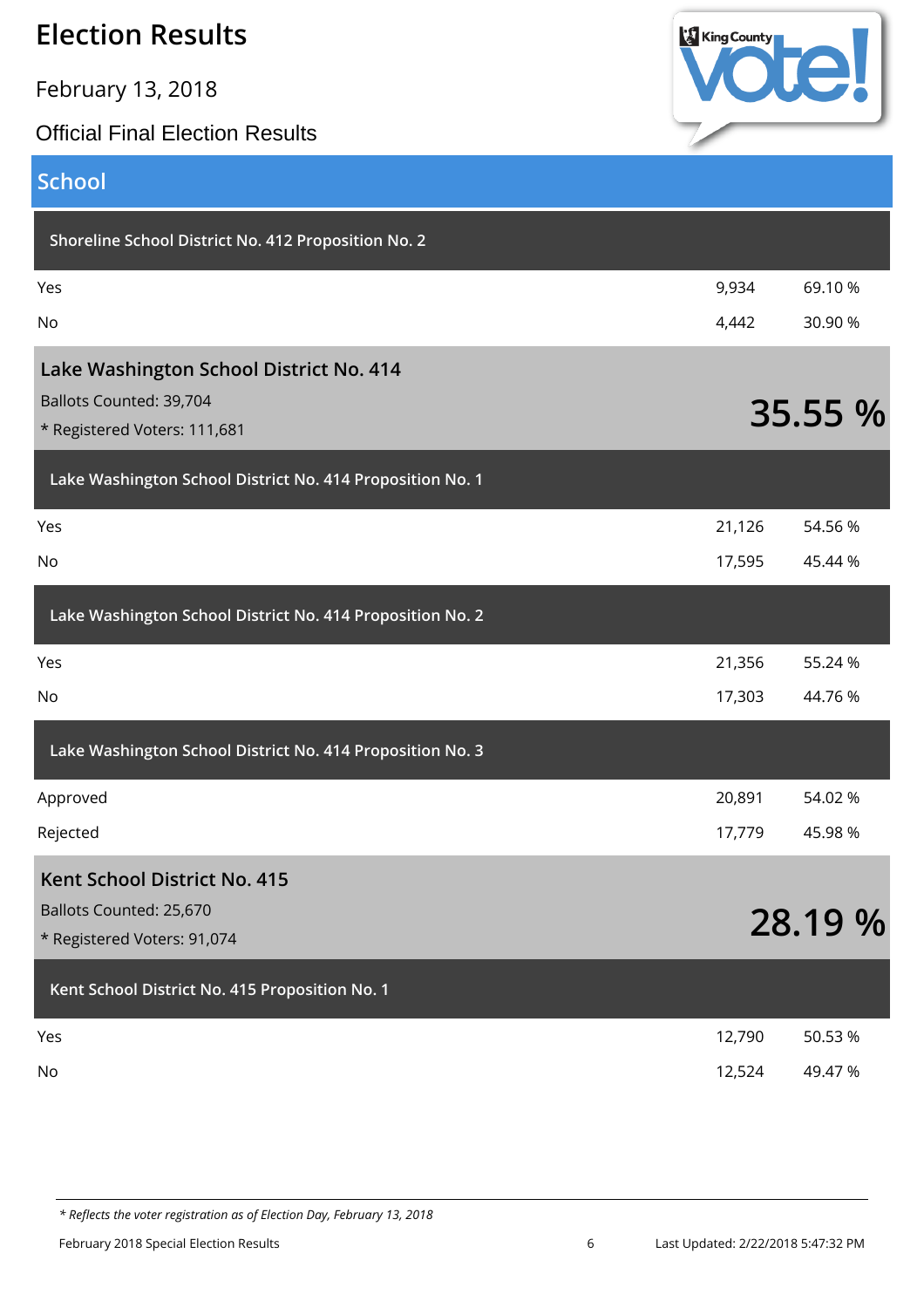February 13, 2018

#### Official Final Election Results



## **School**

| Kent School District No. 415 Proposition No. 2            |        |         |
|-----------------------------------------------------------|--------|---------|
| Yes                                                       | 11,804 | 50.02 % |
| No                                                        | 11,794 | 49.98 % |
| Fife School District No. 417                              |        |         |
| <b>Ballots Counted: 950</b><br>* Registered Voters: 3,073 |        | 30.91 % |
| Fife School District No. 417 Proposition No. 1            |        |         |
| Yes                                                       | 580    | 61.18%  |
| No                                                        | 368    | 38.82 % |
| Fife School District No. 417 Proposition No. 2            |        |         |
| Approved                                                  | 551    | 58.68%  |
| Rejected                                                  | 388    | 41.32 % |
| Northshore School District No. 417                        |        |         |
| Ballots Counted: 19,190<br>* Registered Voters: 53,652    |        | 35.77 % |
| Northshore School District No. 417 Proposition No. 1      |        |         |
| Yes                                                       | 11,635 | 60.95%  |
| No                                                        | 7,454  | 39.05 % |
| Northshore School District No. 417 Proposition No. 2      |        |         |
| Approved                                                  | 11,443 | 59.93 % |

Rejected 7,652 40.07 %